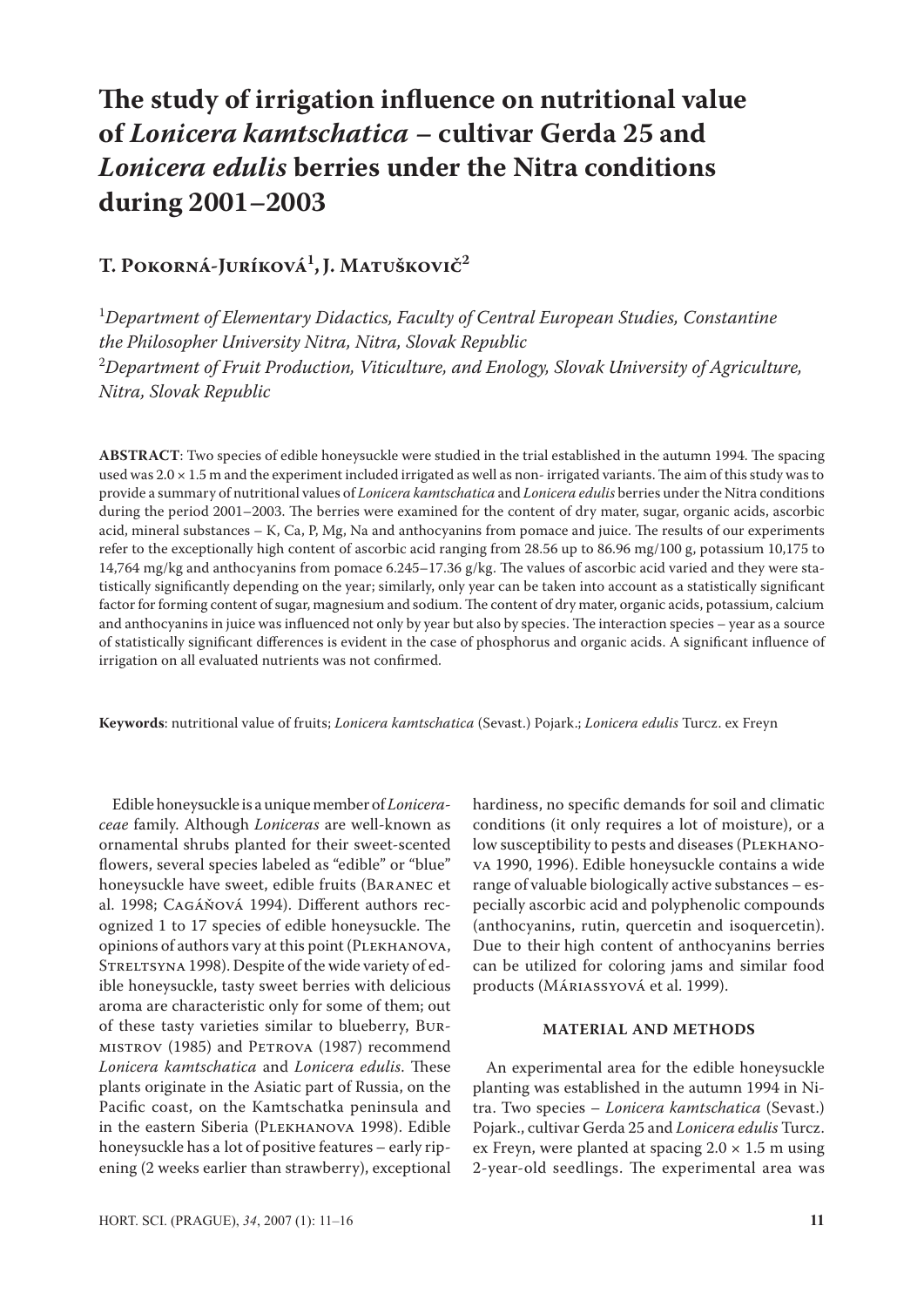Table 1. The average values of rainfall (in mm) during vegetation in 2001–2003

| Month            | 2001       | 2002   | 2003          |
|------------------|------------|--------|---------------|
| March            | 50.9       | 28.7   | 2.3           |
| Characterization | very humid | normal | extremely dry |
| April            | 20.0       | 44.5   | 27.0          |
| Characterization | dry        | normal | normal        |
| May              | 49.1       | 42.3   | 44.5          |
| Characterization | normal     | normal | normal        |
| June             | 18.0       | 38.5   | 6.5           |
| Characterization | dry        | normal | very dry      |
|                  |            |        |               |

Table 2. The average values of temperatures (in °C) during vegetation in 2001–2003

| Month            | 2001      | 2002           | 2003           |
|------------------|-----------|----------------|----------------|
| March            | 6.1       | 6.3            | 5.1            |
| Characterization | normal    | normal         | normal         |
| April            | 10.4      | 9.9            | 10.7           |
| Characterization | normal    | normal         | normal         |
| May              | 17.8      | 17.4           | 18.8           |
| Characterization | very warm | very warm      | extremely warm |
| June             | 18.0      | 19.6           | 18.0           |
| Characterization | normal    | extremely warm | normal         |

covered with black polyethylene mulch. In order to examine the influence of drip – irrigation on the nutritional value of fruit the experiment comprised 2 variants, irrigated and non-irrigated, placed in 2 blocks.

The soil and climatic conditions of the site were as follows: open level, 130 m above sea level, corn processing area, clay-loam – drift, pH 6.4, mould content 3.5%, precrop black fallow, average rainfall 564 mm per year, average temperature during vegetation period 16.3°C. The actual values of average rainfall and temperature in March–June 2001–2003 are given in Tables 1 and 2.

12 shrubs were planted for each variant. The research of the chemical composition of *Lonicera* berries was carried out at the Plant Research Institute in Malanta in 2001–2003. The samples of edible honeysuckle were analyzed for the content of dry mater, sugar, organic acids, ascorbic acid and mineral matters – potassium (K), calcium (Ca), phosphorus (P), sodium (Na), magnesium (Mg) and for the content of anthocyanins from pomace and juice.

In order to determine the content of dry matter, berries were dehumidified until constant weight was reached; organic acids were determined by the NaOH titration according to PríBELA (1967) and were calculated on citric acid; the percentage of sugar content was determined by the method of

SOMOGYI; the amount of ascorbic acid was obtained by polarography; mineral matters were identified in ash and the content of mineral substances was determined by atomic spectroscopy (AAS) after drying and burning berries in the drying kiln; the content of anthocyanins was determined by the method of Füleki and Francis (1968). Statistical analyses were conducted using the Statistical Analysis program (SAS)-computer program SAS/STAT. The experimental data were analyzed by the twofactor analysis of variance.

#### **RESULTS**

The results of our experiments and their statistical evaluation are given in Tables 3 and 4.

### **Dry matter**

The mean value of dry matter reached 17.39% with standard deviation 0.59. We found statistically siginificant differences between species and years  $(\alpha = 0.01)$ ; however, only little differences were found between irrigated and non-irrigated variants, irrigation thus cannot be considered as a statistically significant factor forming dry matter content. In the case of irrigation applied in 2002, dry mater content increased by 10.5% (*Lonicera kamtschatica*) and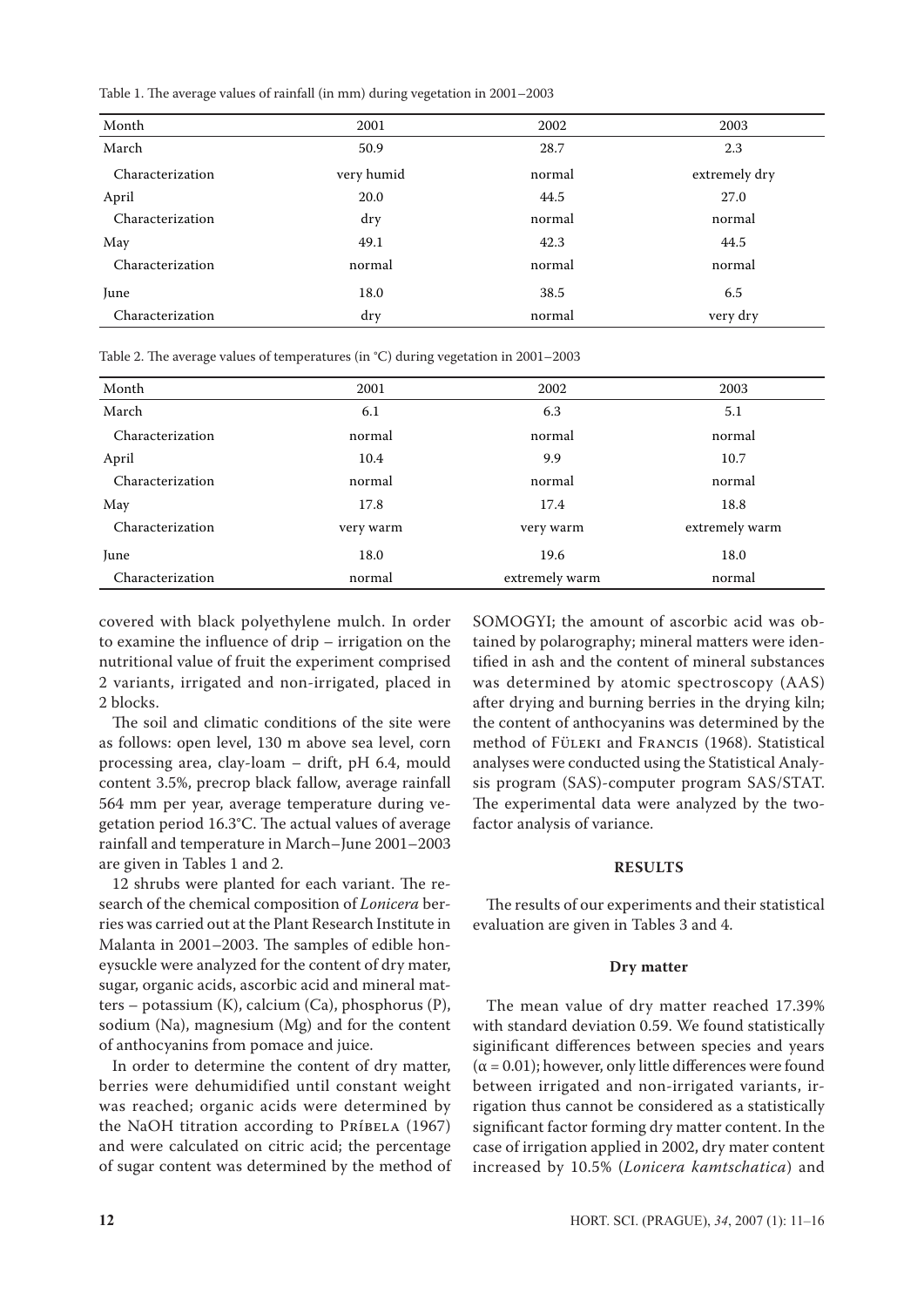| Years                         |            | 2001          |                          |        |        |        | 2002     |                |               | 2003   |          |        | Mean     |
|-------------------------------|------------|---------------|--------------------------|--------|--------|--------|----------|----------------|---------------|--------|----------|--------|----------|
| Nutrients                     | L.k.-      | i.k.+         | $L.e. -$                 | L.e.   | L.k.-  | L.k.+  | $L.e. -$ | 1.e.           | L.k.-         | L.k.+  | $L.e. -$ | L.e+   | value    |
| Dry matter $(\%)$             | 14.42      | 14.52         | 16.92                    | 15.54  | 15.33  | 17.13  | 18.54    | 18.91          | 19.07         | 18.54  | 20.27    | 19.4   | 17.39    |
| Sugar (%)                     | 4.3        | $\frac{4}{9}$ | 5.5                      | 5.8    | 8.5    | 5.1    | 6.4      | $\overline{5}$ | 12.8          | 12.00  | 10.70    | 10.00  | 8.26     |
| Organic acids (%)             | 3.84       | 3.6           | 3.52                     | 3.84   | 3.84   | 3.52   | 4.16     | 4.13           | $\frac{1}{4}$ | 3.79   | 5.18     | 5.25   | 4.04     |
| Ascorbic acid mg/100 g        | 63.13      | 86.95         | 71.26                    | 85.19  | 56.70  | 65.80  | 53.06    | 54.30          | 28.56         | 32.53  | 36.21    | 34.91  | 55.716   |
| $K$ (mg/kg)                   | 11,575     | 11,150        | 10,525                   | 10,175 | 14,764 | 13,624 | 12,723   | 10,991         | 12,809        | 14,084 | 1,434    | 12,970 | 12,235.3 |
| P(mg/kg)                      | 2,050      | 2,220         | 2,400                    | 2,350  | 2,675  | 2,775  | 2,050    | 1,675          | 2,200         | 2,100  | 2,425    | 2,100  | 2,251.67 |
| $Mg$ (mg/kg)                  | <b>751</b> | 870           | 766                      | 687    | 695    | 922    | 952      | 810            | 469           | 524    | 592      | 489    | 710.58   |
| Ca (mg/kg)                    | 1,160      | 1,390         | 1,675                    | 1,275  | 1,053  | 1,280  | 1,664    | 1,416          | 427           | 503    | 663      | 426    | 1,077.67 |
| Na (mg/kg)                    | 125        | 132           | 117                      | 140    | 57     | 55     | 54       | 63             | 89            | 77     | 69       | 63     | 81.67    |
| Anthocyanins in pomace (g/kg) | I          | I             | I                        | I      | 8.72   | 15.99  | 177      | 17.36          | 8.96          | 6.245  | 14.06    | 9.25   | 12.28    |
| Anthocyanins in juice $(g/l)$ | I          | I             | $\overline{\phantom{a}}$ | I      | 4.45   | 6.32   | 8.98     | 9.68           | 0.61          | 0.785  | 1.71     | 2.215  | 4.34     |

*cera edulis*).

1.96% (*Lonicera edulis*). On the contrary, a negative influence of irrigation on dry matter content was observed in 2003, namely a decrease of dry matter by 2.78% (*Lonicera kamtschatica*) and 4.3% (*Loni-*

## **Sugar**

Mean value of sugar represented 8.26% with standard deviation 0.82. During 2001–2003 the increasing tendency of sugar content was noticed. Annual increase in sugar content was positively associated with the increase of dry matter content. A maximum content of sugar was recorded in the case of non-irrigated variant of *Lonicera kamtschatica* in 2003 (12.8%). The sugar content was statistically significantly influenced only by vear ( $α = 0.01$ ).

Differences between irrigated and non-irrigated variants were not so dramatic and thus the influence of the irrigation is questionable; sugar content had an increasing tendency due to irrigation only in 2001 and 2002, in 2003 the irrigation had a negative effect on sugar content.

#### **Organic acids**

Organic acids reached the mean value 4.04% with standard deviation 0.17. During 2001–2003 organic acid content had an increasing tendency, which positively corresponded with dry matter and sugar content. Regardless of irrigation *Lonicera edulis* had a higher content of organic acids (4.3%) on average in comparison with *Lonicera kamtschatica*  (3.78%). In the case of organic acids we can find statistically significant differences between species ( $\alpha$  = 0.01), year ( $\alpha$  = 0.05), and interaction year and species ( $\alpha$  = 0.01). On the whole, organic acids content varied from 3.52% (non-irrigated variant of *Lonicera edulis* in 2001) to 5.25% (irrigated variant of *Lonicera edulis* in 2003). Irrigation positively contributed to the content of organic acids only in the case of *Lonicera edulis* (increase by 8.3% in 2001, by 7.6% in 2002, by 1.33% in 2003). On the contrary, in the case of *Lonicera kamtschatica* an evident decrease of organic acids was observed by 6.25%, 8.3%, and 7.8% in 2001, 2002 and 2003, respectively.

#### **Ascorbic acid**

The mean value of ascorbic acid was 55.716 mg per 100 g with standard deviation 5.7. The highest value of ascorbic acid (86.95 mg/100 g) was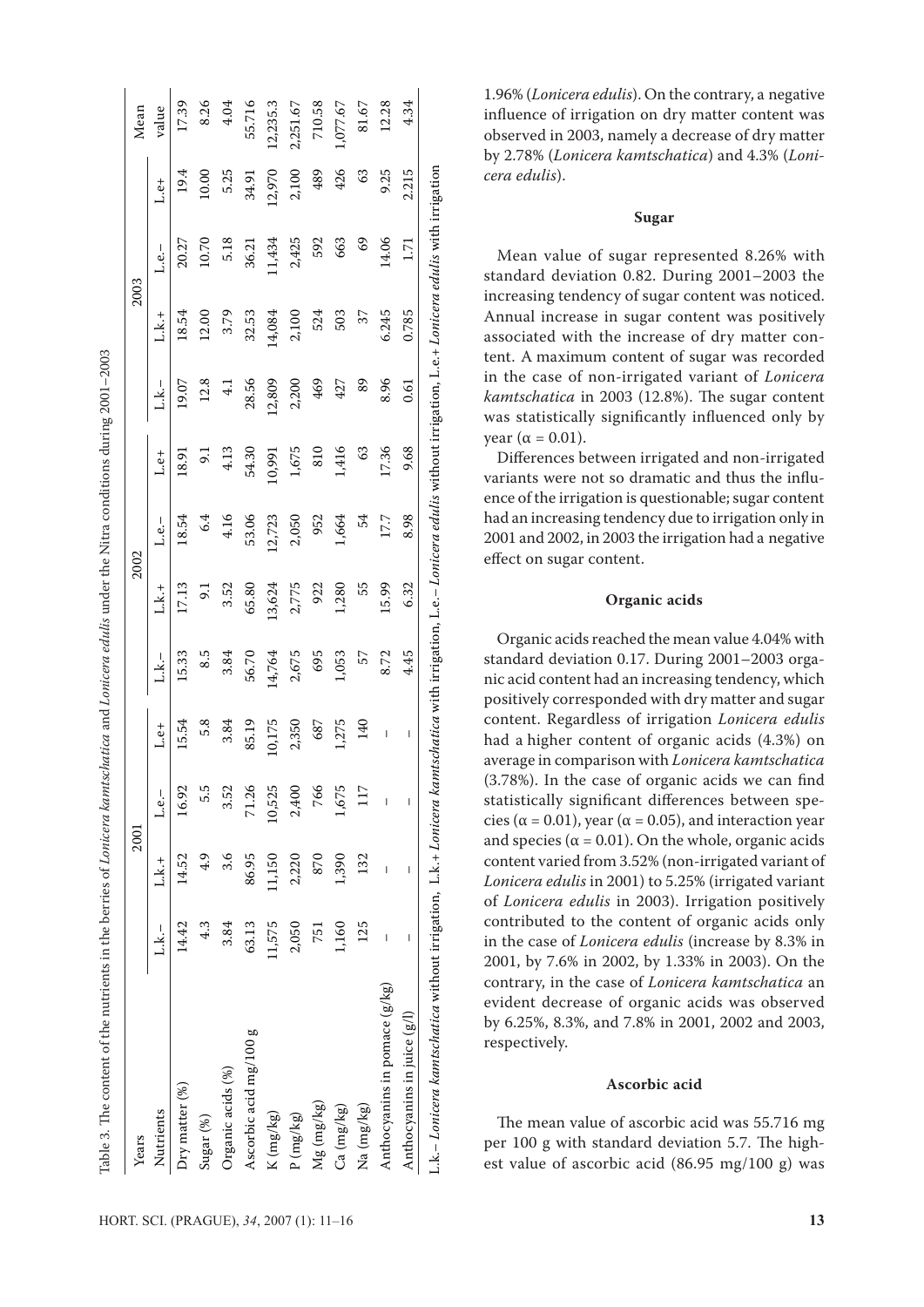Table 4. Testing of the significance of differences in nutrition value between *Lonicera kamtschatica* and *Lonicera edulis*

| Nutrients              | Species   | Year   | Irrigation | Species $\times$ year |
|------------------------|-----------|--------|------------|-----------------------|
| Dry matter             | $++$      | $++$   |            |                       |
| Sugar                  | -         | $++$   |            |                       |
| Organic acids          | $++$      | $++$   |            | $++$                  |
| Ascorbic acid          | —         | $+ +$  |            |                       |
| Potassium              | $^{+}$    | $^{+}$ |            |                       |
| Phosphorus             | —         |        |            | $++$                  |
| Calcium                | $\ddot{}$ | $++$   |            |                       |
| Magnesium              |           | $+ +$  |            |                       |
| Sodium                 |           | $++$   |            |                       |
| Anthocyanins in pomace |           |        |            |                       |
| Anthocyanins in juice  | $++$      | $+ +$  |            |                       |

+ Significant differences at the significance level  $\alpha$  = 0.05

++ Significant differences at the significance level  $\alpha$  = 0.01

measured in the case of irrigated variant of *Lonicera kamtschatica* in 2001, the lowest (28.56 mg/100 g) in the case of non-irrigated variant of *Lonicera kamtschatica* in 2003.

The variability of ascorbic acid content was statistically significantly influenced by year at the significance level  $α = 0.01$ . In terms of two species and two variants of the treatment the highest values of ascorbic acid contents were noticed in 2001 (with the mean value 76.63 mg/100 g), which might be caused by increased average annual rainfall that year – especially in March. On the contrary the lowest content of ascorbic acid in 2003 (with mean value 33.025 mg/100 g) can result from a long rainless period during flowering stage (Table 1). The results of analysis of variance expressed that there were no significant differences between *Lonicera kamtschatica* and *Lonicera edulis*. Despite the fact that irrigation had a positive effect on the content of ascorbic acid it was not marked as statistically significant. The most considerable influence of irrigation was noticed in 2001 (among irrigated variants values of ascorbic acid increased by 27.3% in the case of *Lonicera kamtschatica*, and by 16.35% in *Lonicera edulis*).

#### **Mineral substances**

Mineral substances also play an important role in nutritional value of berries. When the amount of mineral substances was taken into account, potassium (K) predominated, followed by phosphorus (P), calcium (Ca) and magnesium (Mg); on the contrary, the lowest content was that of sodium (Na).

The potassium content ranged from 10,175 mg/kg (irrigated variant of *Lonicera edulis* in 2001) to 14,764 mg/kg (non-irrigated variant of *Lonicera* 

*kamtschatica* in 2002). Species and year were identified as statistically significant factors for the potassium content; on the other hand it was not significantly influenced by different modes of irrigation.

A significant position among the evaluated mineral matters was occupied by phosphorus (P). The mean value of phosphorus was 2,251.67 mg/kg with standard deviation 8.609. As regards the variants, the highest value (2,775 mg/kg) was observed in the case of irrigated variant of *Lonicera kamtschatica* in 2002; on the contrary, the lowest value (1,675 mg/kg) was recorded in the case of irrigated variant of *Lonicera edulis* in 2002. The values of phosphorus content significantly differed according to the interaction of year and species at the significance level ( $\alpha = 0.01$ ).

Calcium and magnesium are present in a lesser amount. As for Ca, the highest content (1,675 mg/kg) was recorded in non-irrigated variant of *Lonicera edulis* in 2001, whereas the lowest (426 mg/kg) in irrigated variant of *Lonicera edulis* in 2003. Comparison of Ca contents indicated statistically significant differences caused by year ( $\alpha$  = 0.01) and species (α = 0.05). The calcium content had a decreasing tendency. Regardless the influence of irrigation, the mean values of all evaluated variants of *Lonicera edulis* show a higher content of Ca (1,186.5 mg/kg) in comparison with *Lonicera kamtschatica* (968.8 mg per kg).

As for magnesium, the lowest values of all evaluated variants were noticed in 2003 (the mean of all observed variants was recorded as a 38.6% decrease). The highest value of magnesium was recorded in non-irrigated variant of *Lonicera edulis* (952 mg/kg), the lowest (469 mg/kg) in non-irrigated variant of *Lonicera kamtschatica* in 2003. As a result of statistical evaluation we observed significant differences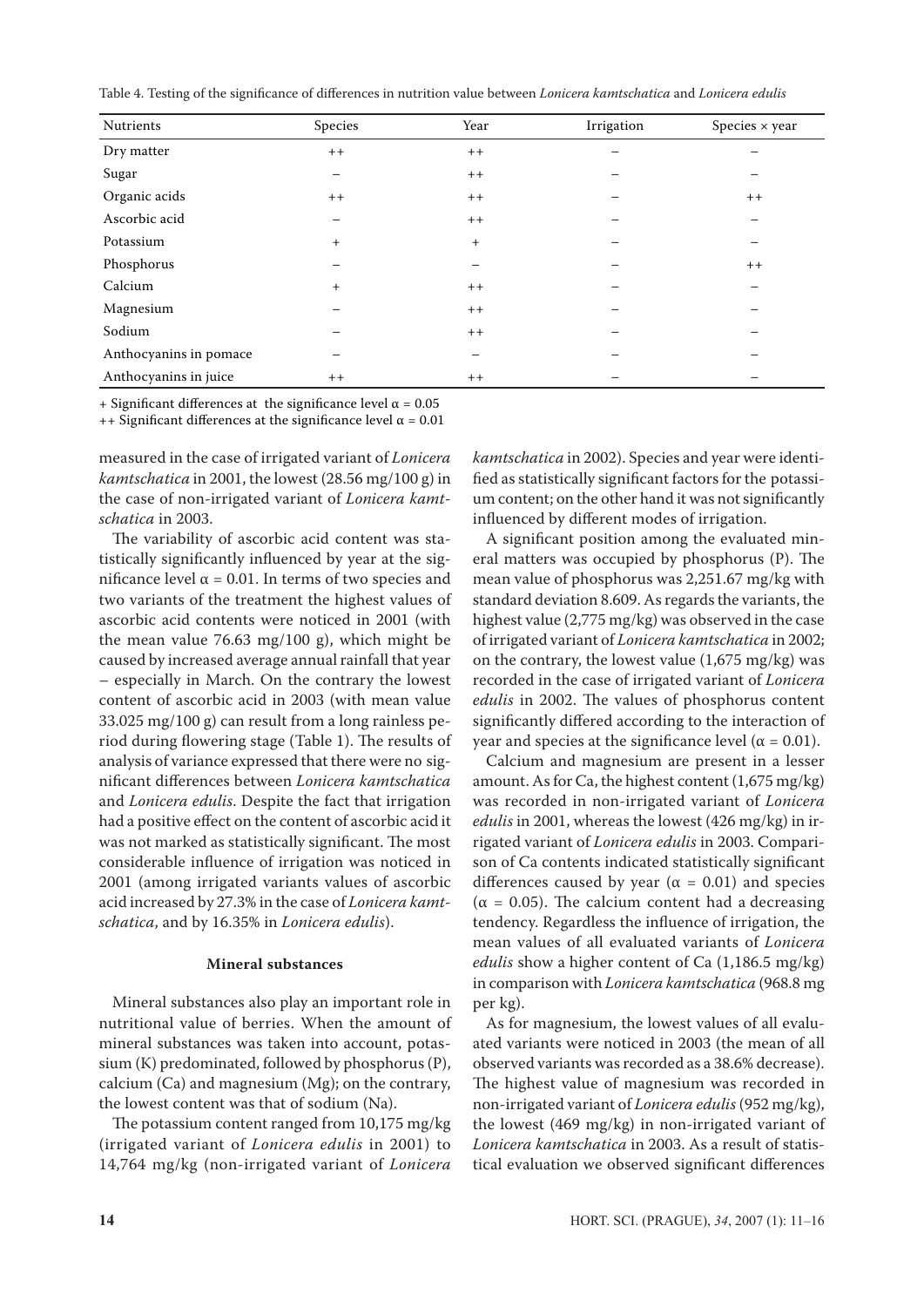between years ( $\alpha = 0.01$ ). A little higher values of magnesium were recorded in *Lonicera edulis* but differences cannot be considered as statistically significant.

The least significant representative of mineral matters was sodium, amount of which reached on average 81.67 mg/kg with standard deviation 10.5. The greatest increase in sodium values was observed in 2001; the highest value was noticed in the case of irrigated variant of *Lonicera edulis* (140 mg/kg). On the contrary, the lowest value of sodium 37 mg/kg was evident for the irrigated variant of *Lonicera kamtschatica* in 2003. As a result of the statistical evaluation we can claim statistically significant differences only in the case of year at the significance level  $α = 0.01$ . It was also confirmed in our experiment that sodium and potassium are antagonistic.

#### **Anthocyanins**

Anthocyanins reached a higher concentration in pomace (12.28 g/kg) than in juice (4.34 g/l) during 2001–2003. The anthocyanins content was higher in *Lonicera edulis* (in pomace 9.25–17.7 g/kg, in juice 1.71–9.68 g/l) in comparison with *Lonicera kamtschatica* (in pomace 8.72–15.99 g/kg, in juice 0.61–6.32 g/l). We observed statistically significant differences between years ( $\alpha = 0.01$ ) and species  $(\alpha = 0.01)$  only in the case of juice extract.

The results of our experiments showed that from the variants examined for the pigment production the most suitable variant was non-irrigated *Lonicera edulis*.

#### **DISCUSSION**

The results obtained in our study are generally in agreement with previous findings in Russia (PETROva 1987; Plekhanova 1998).

As for the mean values of all evaluated variants in 2001–2003, compared with PETROVA  $(1987)$ , we can claim a higher accumulation of dry mater (14.42–20.27%), organic acids (3.52–5.25%), ascorbic acid (28.56–86.95 mg/100 g), anthocyanins in pomace (6.25–17.7 g/kg) and a comparable content of sugars (4.3–12.8%). These differences could be explained mainly by the introduction of into new climatic conditions, very different from the original conditions in the Kamtschatka peninsula and eastern Siberia. Edible honeysuckle can be planted on every soil type; it only requires humid conditions (KOLBAsina et al. 1984). Considering this fact, Nitra is an atypical locality for the edible honeysuckle planting because of rainfall deficiency. Another reason causing the differences in mean values might be the selection of evaluated cultivars of *Lonicera kamtschatica* and *Lonicera edulis*. While the results of PETROVA's (1987) experiments include a wide range of *Lonicera kamtschatica* and *Lonicera edulis* cultivars coming from all parts of Russia, our experiments evaluated only cultivar Gerda 25 of *Lonicera kamtschatica* and 2-year-old seedlings of *Lonicera edulis* from the experimental area in Nitra.

As regards dry mater content we recorded statistically significant differences between species and years, which is in agreement with the experimental results of PLEKHANOVA (1990) and PETROVA (1987). A greater discrepancy between the results of PETROVA (1987) and the results of our experiments was in sugar content. We found only subtle differences between *Lonicera kamtschatica* and *Lonicera edulis* values that cannot be considered as statistically significant. Organic acids and ascorbic acid content in our experiments is higher in colder and wetter weather (Tables 1 and 2); a positive relationship between climatic condition and the content of organic acids and ascorbic acid is also evident in the studies carried out with edible honeysuckle in Russia (Plekhanova, Streltsyna 1998; Plekhanova 1990). As it is shown in Table 1, rainfall was regular except for extremes in March 2001 (a very humid month) and 2003 (an extremely dry month). Therefore we can assume that the natural soil moisture is sufficient and irrigation does not play a significant role in formation of nutritional value of fruit. This fact was confirmed for all evaluated nutrients.

The results of the experiment of PLEKHANOVA (1998), in which *Lonicera edulis* and *Lonicera kamtschatica* are hardly distinguishable in terms of dry mater, organic acids, sugars, ascorbic acid and polyphenolic compounds, were confirmed only partially in the case of sugars and ascorbic acid (procedure ANOVA). The content of anthocyanins in our experiments is comparable with the elderberry (cultivar Hasberg) and chokeberry (cultivar Nero) as previously determined by Máriassyová et al. (1999).

#### **R e f e r e n c e s**

- BARANEC T., POLÁČIKOVÁ M., KOŠŤÁL J., 1988. Systematická botanika. 1. vyd. Nitra, SPU: 206.
- BURMISTROV A.D., 1985. Jagodnyje kultury. Leningrad, Agropromizdat: 245–252.
- CAGÁŇOVÁ I., 1994. Rod *Lonicera* ako ovocný druh. Záhradníctvo, *2*: 103–108.
- FÜLEKI T., FRANCIS F.J., 1968. Quantitative method for anthocyanins II. Determination of total anthocyanins and